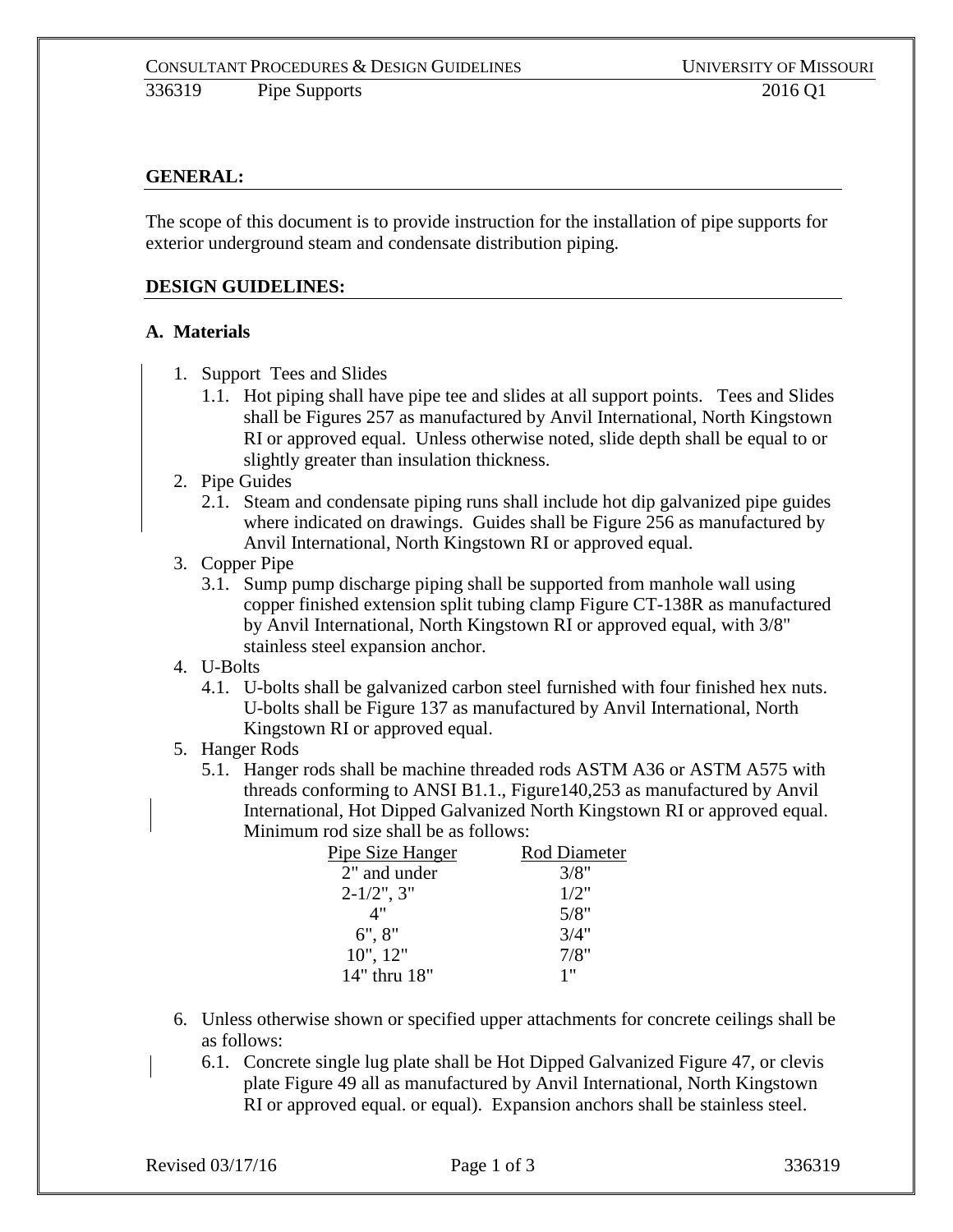- 6.2. For pipe 4" and under (optional): Hot Dip Galvanized, drop-in type female expansion anchor.
- 7. Hangers
	- 7.1. Hangers required for horizontal piping in manholes shall be as follows and all as manufactured by Anvil International, North Kingstown RI or approved equal:
		- 7.1.1. Uninsulated pipe: Adjustable clevis, Figure 260, Hot Dipped Galvanized.
		- 7.1.2. Insulated Pipe: Adjustable clevis, Figure 260, Hot Dipped Galvanized.
		- 7.1.3. Copper Pipe: Adjustable tubing ring, plastic coated, Figure CT-99C or equal).

## 8. Structural Steel

- 8.1. Miscellaneous structural steel, plates, etc. for pipe supports and anchors in trenches and manholes shall be ASTM A36 of sizes and shapes needed, no tubular members.
- 8.2. All structural steel members and end plates shall be hot dipped galvanized ASTM, A123. Any galvanizing damaged by welding or erection shall be repaired with cold galvanizing per ASTM A780. Surface preparation shall include power disk sanding the abraded or welded area to bright metal.
- 8.3. Miscellaneous plates and pipe used for supports/anchors shall be cleaned and painted with zinc rich paint.
- 8.4. Welding of structural steel supports and anchors shall be completed with E70XX electrodes.
- 9. Expansion Bolts
	- 9.1. Expansion bolts and nuts used in connection with pipe support structures shall be Hot Dipped Galvanized "Kwik Bolt III" as manufactured by Hilti Inc., Tulsa OK, or approved equal installed per manufacturer's recommendations. Minimum embedment shall be as follows:

| Bolt Diameter, in. | Embedment, in. |
|--------------------|----------------|
| 1/2                | $3 - 1/2$      |
| 5/8                | 4              |
| 3/4                | $4 - 3/4$      |
|                    | $4 - 1/2$      |

# **B. Installation**

- 1. General
	- 1.1. All piping shall be supported to prevent excessive stress, swaying, sagging, or vibration. Piping shall not be so restrained, however, as to cause it to snake or buckle between supports or anchors or to prevent movement due to expansion and contraction.
	- 1.2. Supports shall be complete, including lock nuts, clamps, rods, bolts, couplings, swivels, inserts, required accessory items and secondary structural steel